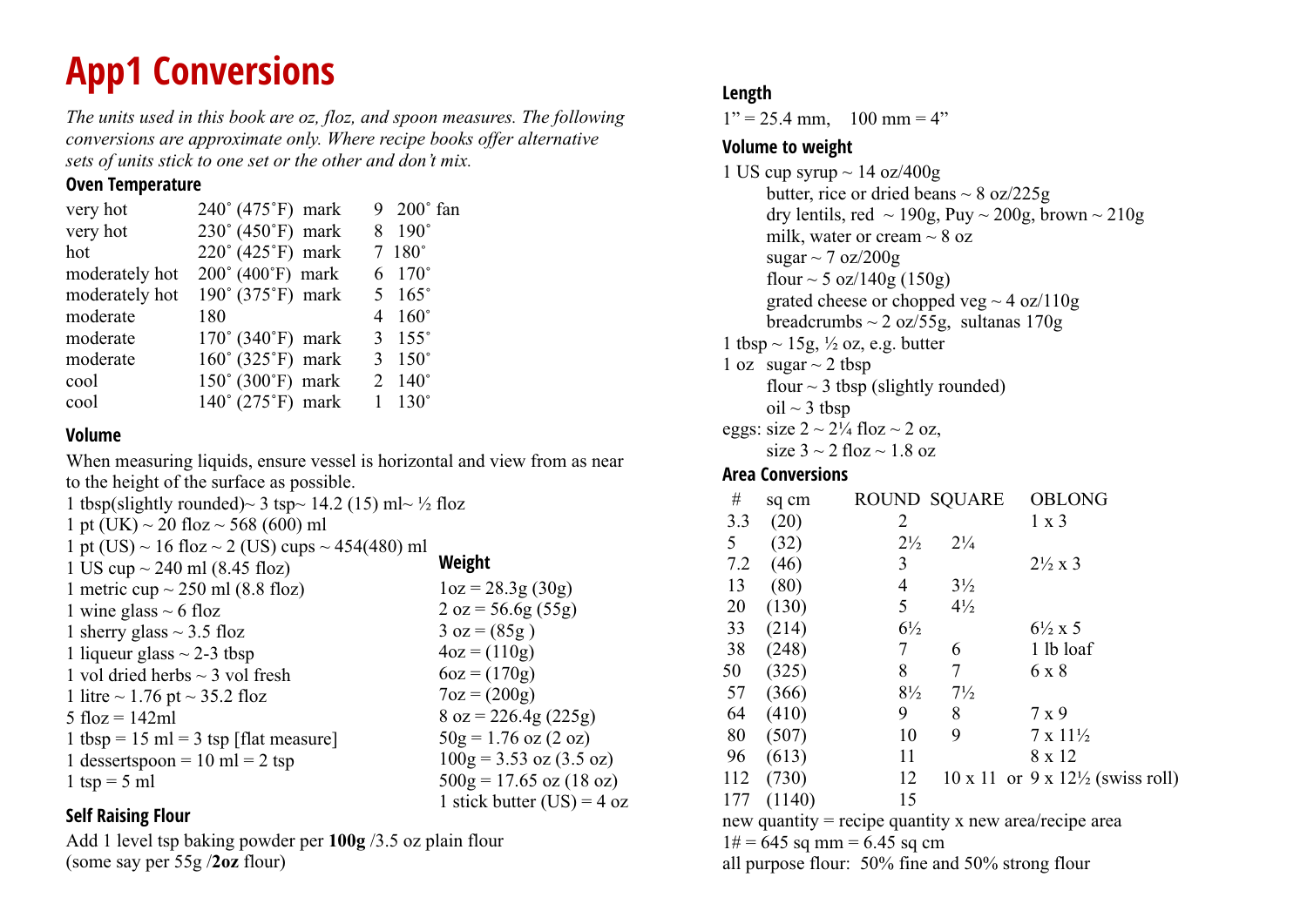## **App 2 Dietary Information**

**Typical Content per 100 g (3.5 oz) for different food classes**

| First column gives actual re-<br>quirement for adult male. The<br>classes columns are for typical<br>members only and are given as<br>percentage of actual requirement. | Ave. Daily Actl<br>Requirement | <b>Dried Fruit</b> | öil<br>Olive     | Root Vegetable | Fat Meat         | Lean Meat      | White Fish     | $_{\rm{Egs}}$    | Cheese         | Green Vegetable | Pulse          | Whole Grain    |
|-------------------------------------------------------------------------------------------------------------------------------------------------------------------------|--------------------------------|--------------------|------------------|----------------|------------------|----------------|----------------|------------------|----------------|-----------------|----------------|----------------|
| Fibre                                                                                                                                                                   | 18 <sub>g</sub>                | 100                | $\boldsymbol{0}$ | 15             | $\boldsymbol{0}$ | $\overline{0}$ | $\overline{0}$ | $\boldsymbol{0}$ | $\overline{0}$ | 15              | 28             | 50             |
| Fat MAX                                                                                                                                                                 | 93 g                           | tr                 | 106              | tr             | 32               | 16             | $\overline{2}$ | 11               | 37             | tr              | 0.4            | 3              |
| Protein                                                                                                                                                                 | 70 g                           | $\overline{3}$     |                  | 1.0            | 34               | 35             | 28             | 18               | 36             | 2.5             | 10             | 14             |
| Energy                                                                                                                                                                  | 2750 Kcal                      | 8                  | 32               | .75            | 15               | 9              | 5.5            | 5.3              | 15             | .75             | 3.6            | 11             |
| Vit A Retinol                                                                                                                                                           | <b>750 RE</b>                  |                    |                  |                |                  | tr             | tr             | 25               | 48             | 8               | tr             | $\overline{0}$ |
| <b>B1</b> Thiamin                                                                                                                                                       | $1.2 \text{ mg}$               |                    |                  |                |                  | 12             | 8.3            | 7.5              | 2.5            | 6.7             | 9.2            | 37             |
| <b>B2</b> Riboflavin                                                                                                                                                    | $1.6 \text{ mg}$               |                    |                  |                |                  | 12             | 7.5            | 29               | 25             | 3.1             | 3.1            | 6.2            |
| <b>B3</b> Niacin                                                                                                                                                        | 18 mg                          |                    |                  |                |                  | 33             | 11             | 3.9              | 0.4            | 3.9             | 5.6            | 22             |
| C Ascorbic Acid                                                                                                                                                         | $30$ mg                        |                    |                  |                |                  | $\overline{0}$ | tr             | $\overline{0}$   | tr             | 60              | tr             | $\overline{0}$ |
| D                                                                                                                                                                       | $5 \mu g$                      |                    |                  |                |                  | tr             | tr             |                  | 5.2            | $\overline{0}$  | $\overline{0}$ | $\overline{0}$ |
| E D-alphato copherol                                                                                                                                                    | $10 \text{ mg}$                |                    |                  |                |                  | 1.0            |                | 22               | 5.3            | 10              | tr             | $\overline{2}$ |
| Folacin, Folic acid                                                                                                                                                     | 400 mg                         |                    |                  |                |                  | 1.5            | 3.3            | 13               | 8.3            | 7.5             |                |                |
| Phosphorus                                                                                                                                                              | 800 mg                         |                    |                  |                |                  | 26             | 25             | 25               | 61             | 4.4             | 12             | 31             |
| Iron                                                                                                                                                                    | 10 <sub>mg</sub>               |                    |                  |                |                  | 15             | 6              | 20               | $\overline{3}$ | 5               | 20             | 35             |
| Zinc                                                                                                                                                                    | 15 mg                          |                    |                  |                |                  | 20             | 12             | 8.7              | 15             | $\overline{2}$  | 6.7            | 13             |
| Calcium                                                                                                                                                                 | 500 mg                         |                    |                  |                |                  | 2              | 3.6            | 12               | 144            | 6               | 3              | 12             |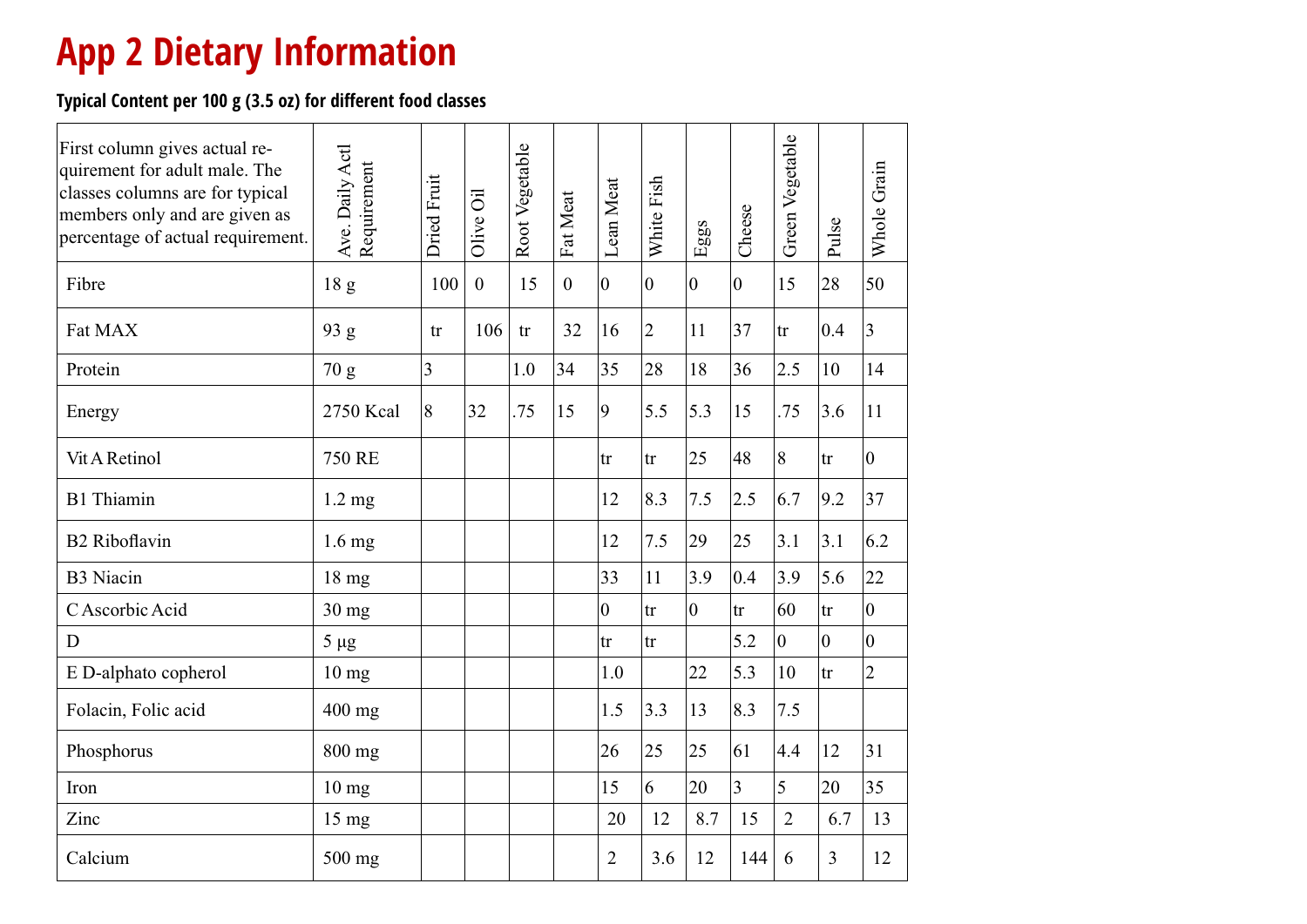### **Content of different fats by type**

| Content per 100 g<br>Fats are virtually 100% fat<br>(butter & margarine are 20%<br>water). Fat has 900 energy<br>units/100g. Trans fats include<br>hydrogenated and mono-un-<br>saturated | Dripping | <b>Butter</b> | Suet/Lard | Peanut Oil | <b>Sunflower Marg</b> | $\overline{\overline{o}}$<br><b>Sesame</b> | $\overline{\overline{o}}$<br><b>Olive</b> | $\overline{\overline{6}}$<br>Sunflower | Cream<br><b>Double</b> |
|-------------------------------------------------------------------------------------------------------------------------------------------------------------------------------------------|----------|---------------|-----------|------------|-----------------------|--------------------------------------------|-------------------------------------------|----------------------------------------|------------------------|
| Sat                                                                                                                                                                                       | 58       | 55            | 47        | 22         | 19                    | 15                                         | 14                                        | 13                                     |                        |
| Trans                                                                                                                                                                                     | 37       | 22            | 28        |            | 25                    |                                            |                                           |                                        |                        |
| Mono                                                                                                                                                                                      |          |               |           | 49         |                       | 40                                         | 75                                        | 21                                     |                        |
| Poly                                                                                                                                                                                      | 5        | 4             | 7         | 28         | 40                    | 44                                         | 11                                        | 65                                     |                        |
| Vit A                                                                                                                                                                                     |          | 886           |           |            |                       |                                            |                                           |                                        |                        |
| D                                                                                                                                                                                         |          | 0.76          |           |            |                       |                                            |                                           |                                        |                        |
| E                                                                                                                                                                                         |          | 2             |           |            |                       |                                            |                                           |                                        |                        |

### **% of Daily Requirement for Protein, Fibre Etc in Common Foodstuffs**

| <b>Daily Requirement</b>                             | 2750           | 70g             | 93 max      | <b>18g</b>       |
|------------------------------------------------------|----------------|-----------------|-------------|------------------|
| Item                                                 | %req<br>energy | %req<br>protein | % $max$ fat | %req fibre       |
| 1 size 2 egg (2 0z)                                  | 3              | 10              | 6.3         | 0                |
| Portion hard cheese 3 <sup>1</sup> / <sub>2</sub> 0z | 15             | 25              | 37          | 0                |
| haddock fillet 150 g                                 | 4              | 27              | 1.1         | 0                |
| $3\frac{1}{2}$ oz frozen prawns                      | 3              | 23.5            | 1.6         | $\overline{0}$   |
| $\frac{1}{2}$ tin tuna in brine 100 g                | $\overline{4}$ | 27              | 0           | 0                |
| 5 oz portion lean beef                               | 13             | 35              | 23          | 0                |
| skinless chicken breast (6 oz)                       | 7.2            | 40.4            | 5.6         | 0                |
| $3\frac{1}{2}$ oz Quorn pieces                       | 3              | 17.5            | 3           | 26.5             |
| 2 oz dry T.V.P                                       |                |                 |             |                  |
| 2 slices whole wheat bread                           | 7              | 7.5             | 1.8         | 25.5             |
| 1 slice trad sponge cake                             | 12.5           | 6.3             | 21.4        | 3.8              |
| $\frac{1}{2}$ tin baked beans 210 g                  | 8.8            | 13              | 0.3         | 50               |
| 3 oz dry lentils                                     | 9.7            | 21              | 1.2         | 23               |
| 3 oz dry basmati rice                                | 8.8            | 8               | 0           | 10.5             |
| 3 oz dry pasta                                       | 11.3           | 11.3            | 1.6         | $\overline{?}$   |
| 2½ oz sultana bran                                   | 8.8            | 6.5             | 1.6         | 40               |
| 1 oz plain flour                                     | 3.5            | 3.2             | 0.4         | 5                |
| 1 oz butter                                          | 7.5            | 0.2             | 25          | $\boldsymbol{0}$ |
| $\frac{1}{2}$ pt milk semi-skimmed                   | 3.8            | 10.8            | 4           | 0                |
| 2 floz double cream                                  | 9.3            | 1.1             | 30          | 0                |
| 1 tbsp oil $(\frac{1}{2}$ floz)                      | 4.6            | 0.1             | 15          | 0                |
| 1 oz sugar                                           | 4.2            | $\mathbf 0$     | $\Omega$    | 0                |
| 1 oz honey                                           | 3.2            | 0.1             | tr          | $\boldsymbol{0}$ |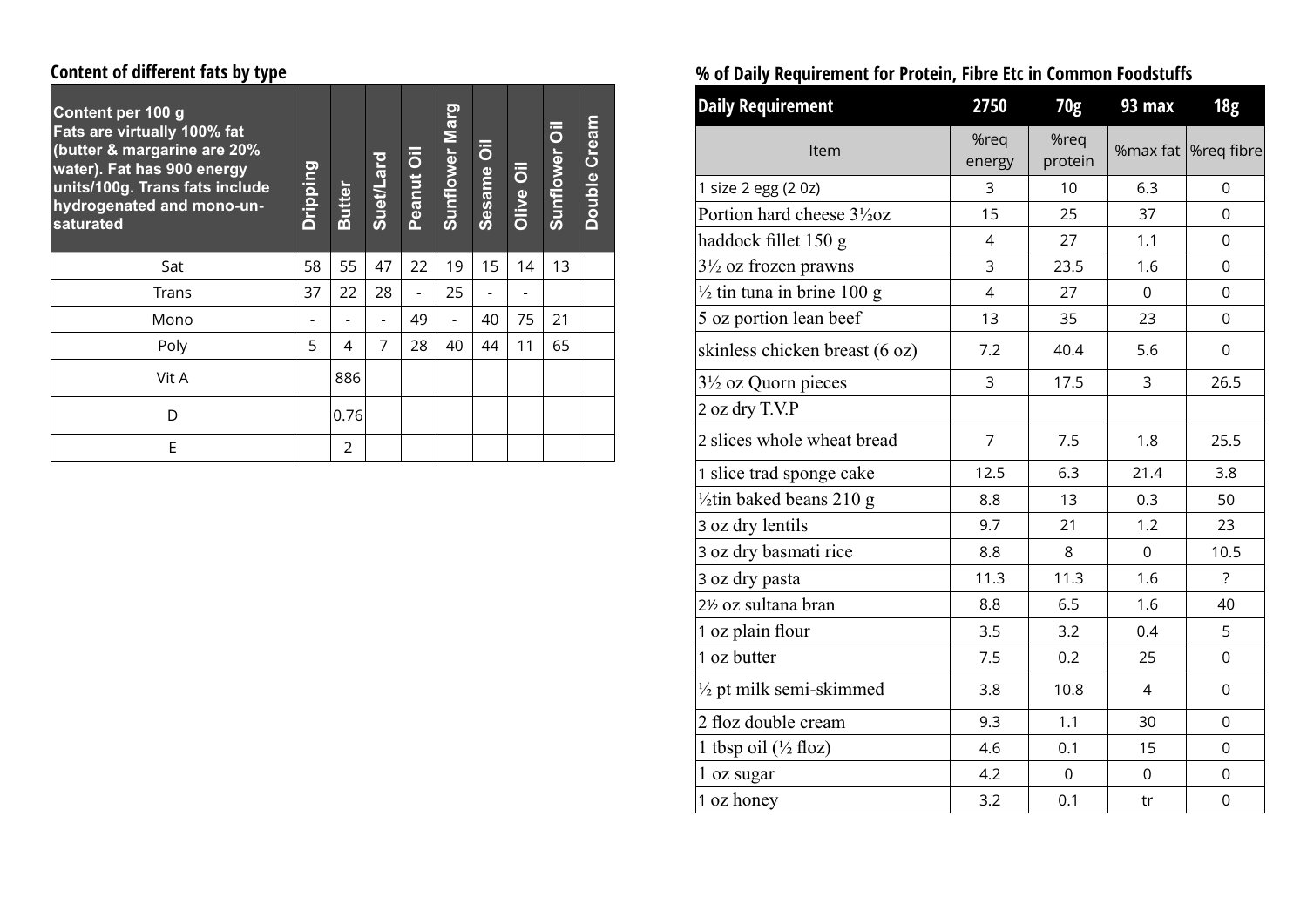### **The Key Food Stars**

| <b>Stars</b>   | <b>Biggest common suppliers</b>                                                                                              |
|----------------|------------------------------------------------------------------------------------------------------------------------------|
| Vitamin A      | liver, carrots, sweet potatoes, cress, butter, spring<br>greens, spinach, w-cress, cream cheese, broccoli,<br>mackerel, peas |
| B <sub>1</sub> | Walnuts, almonds, sesame, sunflower seeds, wheat<br>germ, bran, sweet potatoes, prunes, oatmeal, peas, dried<br>apricots     |
| <b>B2</b>      | liver, goats cheese, eggs, cheddar cheese, broccoli,<br>dried apricots $\&$ figs, skimmed milk, tuna, prunes                 |
| B <sub>3</sub> | liver, tuna, turkey breast, mackerel, roast chicken,<br>haddock, mushrooms, broad beans                                      |
| B <sub>6</sub> | wheat germ & bran, salmon, mackerel, steak, currants,<br>brussels, prunes, leeks, broccoli                                   |
| C              | watercress, lemon juice, cauliflower, brussels, broccoli,<br>orange juice, raspberries, asparagus, avocado                   |
| D              | tinned tuna, egg, butter, cheddar cheese, carrot                                                                             |
| E              | tinned tuna, avocado, butter, spinach, full fat soya,<br>tomato, broccoli, brussels, leeks, peppers                          |
| Folic Acid     | liver, soya flour, wheat germ, chick peas, spinach,<br>butter beans, peanuts, camembert, marrow, almonds                     |
| Iron           | pistachio nuts, wheat germ, sesame, snfflower, minced<br>beef, cashew nuts, dried figs and apricots                          |
| Zinc           | Wheat germ & bran, brisket, shrimps, steak, lamb<br>roast, full fat soya flour, pork & ham, cheddar cheese                   |
| Calcium        | cheese, spinach, sardines, dried figs, almonds,<br>watercress, mussels                                                       |

## **App 3 Choosing Potatoes**

| Variety              | <b>Floury</b>         |                          | <b>Waxy</b>             |
|----------------------|-----------------------|--------------------------|-------------------------|
|                      | <b>Mashing Baking</b> | <b>Roasting Chipping</b> | <b>Boiling Steaming</b> |
| Cara                 |                       |                          |                         |
| Charlotte            |                       |                          |                         |
| <b>Desiree</b>       |                       |                          |                         |
| <b>Estima</b>        |                       |                          |                         |
| <b>Golden Wonder</b> |                       |                          |                         |
| Jersey               |                       |                          |                         |
| <b>King Edward</b>   |                       |                          |                         |
| <b>Maris Piper</b>   |                       |                          |                         |
| Pink F.A.            |                       |                          |                         |
| Nicola               |                       |                          |                         |
| Romano               |                       |                          |                         |
| Wilja                |                       |                          |                         |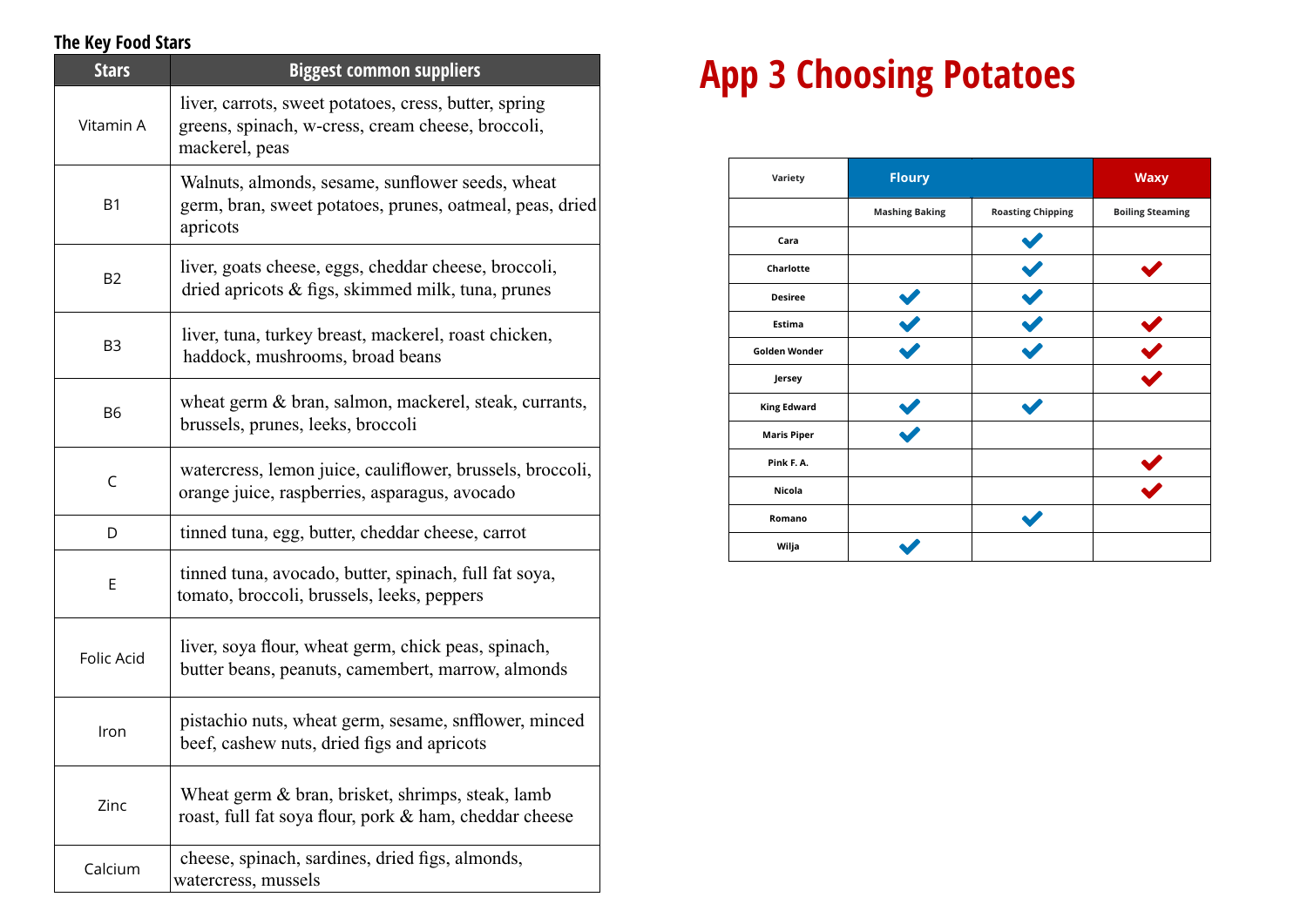## **App 4 Meat Cooking Times**

### *Meat Cooking Chart, Times & Temperatures*

| Cooking Time and Temperature Chart               | Y | F                | G | $\overline{R}$ | P            | L | $\mathcal{C}$      | S         |
|--------------------------------------------------|---|------------------|---|----------------|--------------|---|--------------------|-----------|
| <b>Beef fillet</b>                               | Y | $\boldsymbol{F}$ | G | H              |              |   |                    |           |
| beef sirloin, fore/wing /prime rib/rump          | Y | F                | G | $\mathbf R$    |              |   |                    |           |
| top rump/thick flank, topside, silverside, brskt |   |                  |   |                |              | L |                    |           |
| beef shoulder/chuck, thin flank/skirt            |   |                  |   |                |              |   |                    | ${\bf S}$ |
| beef leg/shin, neck/clod                         |   |                  |   |                |              |   |                    | S         |
| pork loin/fillet/tenderloin, leg                 | Y |                  |   | R              |              |   | $\overline{C}$     |           |
| pork shoulder/blade/sparerib/best neck           |   |                  |   |                | P            |   | $\overline{C}$     |           |
| pork belly/spareribs (American/Chinese)          |   |                  | G |                | R            |   |                    |           |
| pork hand/spring                                 |   |                  |   |                | $\mathbf{P}$ |   |                    |           |
| pork chops, slices of loin or fillet             |   | F                | G | H              |              |   | $\overline{\rm C}$ |           |
| lamb loin/chump/saddle, best neck/rack           |   | F                | G | $\mathbf R$    |              |   | $\overline{C}$     |           |
| lamb leg/gigot                                   |   |                  |   | $\overline{R}$ | P            |   | $\overline{C}$     | S         |
| lamb neck fillet                                 |   |                  |   |                |              |   |                    | S         |
| lamb shoulder, breast                            |   |                  |   |                |              | L |                    |           |
| lamb middle neck/scrag end                       |   |                  |   |                |              |   | $\overline{C}$     |           |
| veal fillet                                      |   | F                |   | $\mathbb{R}$   |              |   |                    |           |
| veal loin/leg                                    |   |                  |   | R              | ∣P           |   |                    |           |
| veal/pork escalopes                              |   | F                |   |                |              |   |                    |           |
| veal shin/foreleg/ossobuco                       |   |                  |   |                |              |   | $\overline{\rm C}$ |           |
| chicken/turkey                                   |   |                  |   | R              | P            |   | $\overline{\rm C}$ |           |
| chicken pieces on bone                           |   |                  | G | H              |              |   | $\overline{C}$     |           |
| chicken/duck breast fillet                       | Y | $\boldsymbol{F}$ |   | H              |              |   |                    |           |
| duck/goose/quail                                 |   | F                | G | $\mathbf R$    | ∣P           |   | $\overline{C}$     |           |
| rabbit                                           |   |                  |   |                |              |   | $\overline{C}$     |           |
| partridge, pheasant                              |   |                  |   | H              | P            |   |                    |           |
| cured joints                                     |   |                  |   |                |              |   |                    | B         |
|                                                  |   |                  |   |                |              |   |                    |           |

#### **Times in minutes.** Y STIR FRY

Cut in strips against grain and marinated: chicken breast 2.5 beef, prawn 3; pork, lamb 6 F SAUTE/FRY first medium/fast then slow beef steak 5+5; lamb chop 7+7 pork chop 9+11; veal 10+12 pork escalope 2-4/side; liver 7+5; boned chicken breast 10+10 Less time & faster for strips, tender or thin pieces G GRILL/DRYFRY beef steak 6m/" HIGH lamb cutlet 9m/" MEDIUM pork chop 12m/" MEDIUM burgers 10m/"MEDIUM chicken joint 15m boned duck breast 12 H HIGH/FLASH ROAST 230˚ beef 7-10/lb, partridge 20-25, pheasant 30-45, duck breast 15-20 chops or chicken fillet in foil 20-30 R ROAST180˚C plus 15min.230˚ Add 20% if off the bone. beef 10-12/lb; veal 20-25/lb; lamb 12-15/lb; pork loin 25/lb; other pork 35/lb; 3lb chicken 55; 3lb duck 80; 8lb turkey 140; 8lb goose 150 (ext.wt 15/lb) quail 20

P POT ROAST/BRAISE 170-180˚ joints: lamb&pork 30-40/lb; quail 50; partridge 65 pheasant 75 chicken as roast L SLOW POT ROAST 140˚ Joints: Beef 50-70/lb; rolled lamb shoulder 35- 40/lb duck legs 60 C CASSEROLE CHOPS etc. 170˚ chicken joints/lamb chop 45- 50; duck/turkey/pork chop 50-60; ossobuco/rabbit thighs 90 S STEWS & CASSEROLES 140˚ cubed pork/lamb 90-120; beef shldr etc. 2-2.5hours; beef shin etc. 4 hours B BOILING JOINTS ham/gammon 20/lb+20 over; other cured joints 35/lb, minimum of 100

Escalopes can be rolled or layered with stuffing and tied with string, then treated as a joint.

Times assume meat starts at room temperature. Joints cooked by weight need less time if long and thin. Include any stuffing weight. Joints need more time if on the bone. Chops and cutlets are cooked by width.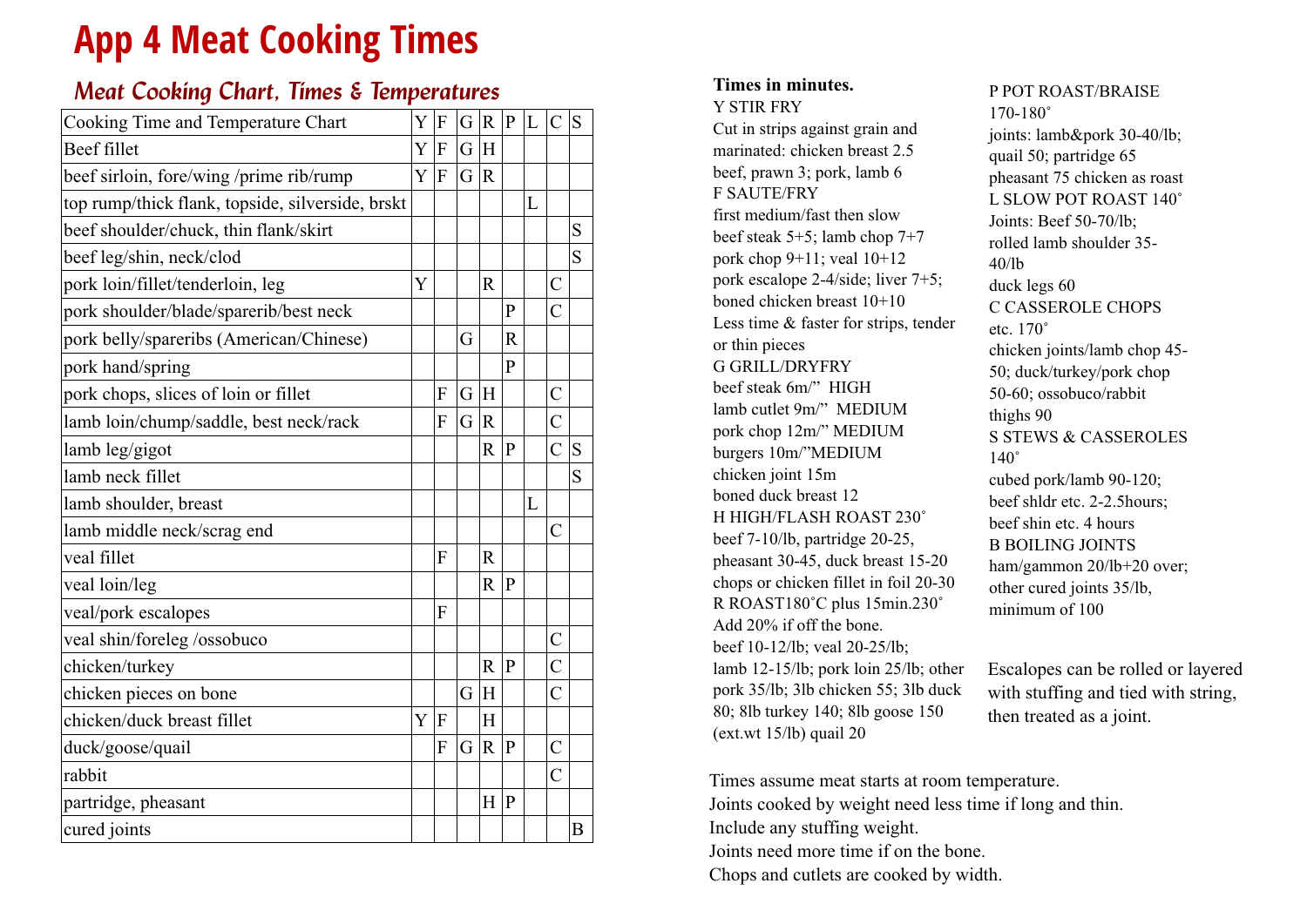## **App 4 Stir-fry Cooking Times**

### *Stir Fry Times for Meat & Vegetables*

| <b>MEAT</b>   | Pork slices, chicken cubes<br>beef/lamb slices<br>pork/chicken shreds                                                           | <b>SEAL</b><br>$2 - 3$<br>$2 - 3$<br>$1\frac{1}{2}$ | <b>REHEAT</b><br>$2 - 3$<br>1 |
|---------------|---------------------------------------------------------------------------------------------------------------------------------|-----------------------------------------------------|-------------------------------|
| <b>HARD</b>   | Onion, blanched carrot, fresh<br>ginger<br>(do not fry too fast alone or the<br>onion and ginger may burn and<br>become bitter) |                                                     | 10                            |
| <b>MEDIUM</b> | broccoli, cauliflower, fennel,<br>garlic, leek, green beans                                                                     |                                                     | $6 - 8$                       |
| <b>SOFT</b>   | Courgettes, peppers,<br>mushrooms, celery, spinach,<br>mange tout                                                               |                                                     | 3                             |
| RAW           | bean sprouts                                                                                                                    |                                                     | 1                             |

Notes: Heat wok before adding oil; do not crowd the pan or the food will steam not fry and will require longer cooking times. It is advisable to precook the meat and the vegetables separately, recombining for the reheat period of 1 -2 minutes.

For a softer stir-fry, before adding the meat, cover and braise the vegetables slowly for 1-2 minutes.

### *Microwave Times, unfrozen, on trivet*

|                         | setting          | minutes    |
|-------------------------|------------------|------------|
| 2 large pork chops      | medium           | 12         |
| 4 lamb loin chops       | medium           | 8          |
| 2 boned chicken breasts | high             | 8          |
| 4 chicken drumsticks    | high             | 8          |
| lamb curry 11b cubed    | high<br>then low | 10<br>40   |
| chicken joint casserole | high<br>then low | 5<br>30-40 |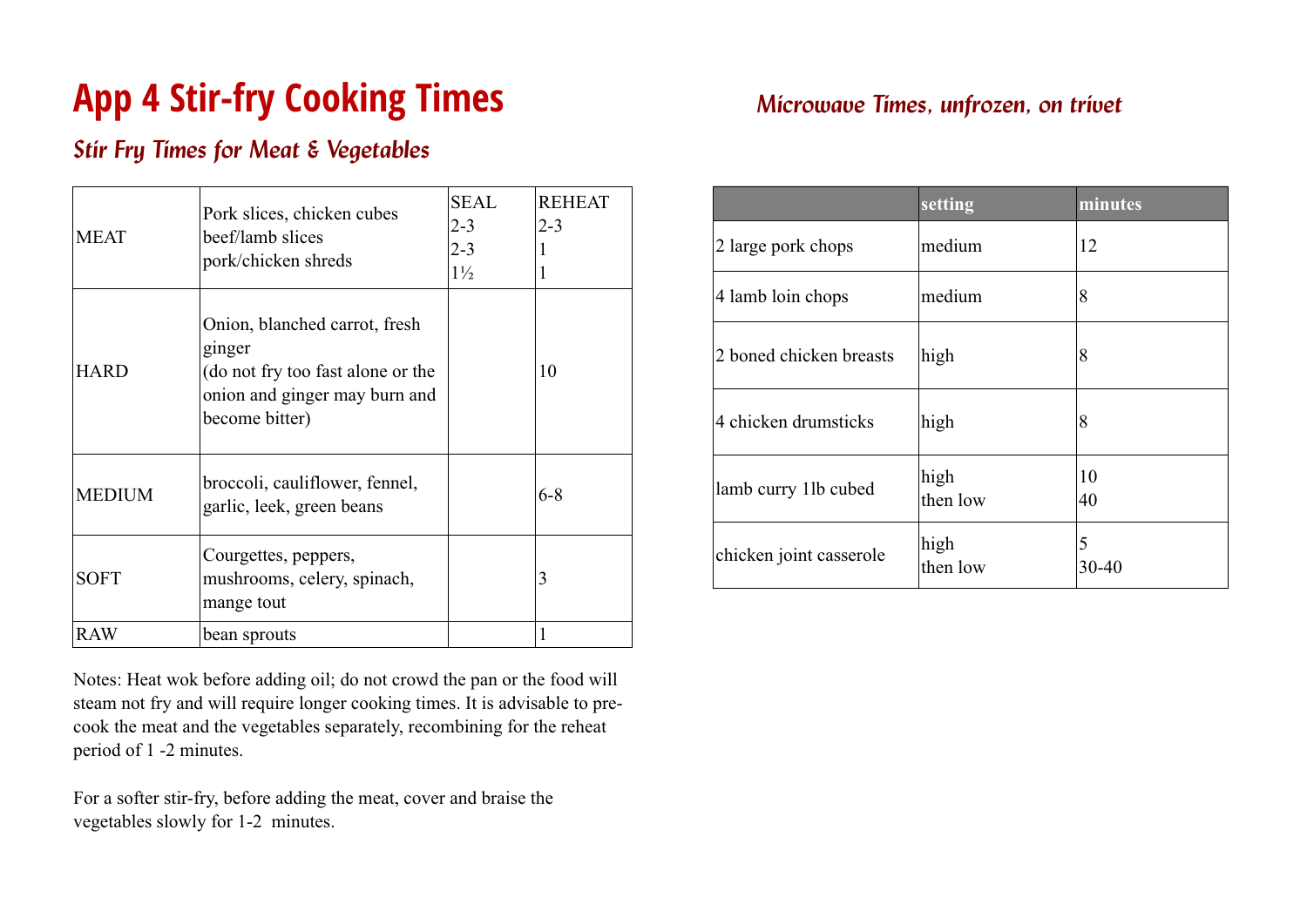# **App 5 Vegetable Cooking Times**

### *Vegetable Cooking Chart*

Preferred methods and approximate times are given. A traffic light system is used to show when method not advisable, a blank square indicates possible but not preferred unless Y or cooking time given.

Average cooking time is given in minutes and excludes pre-cooking when desirable such as parboiling or blanching to retain colour, remove odour or reduce toughness. When recommended (indicated by \*), allow one third of the time indicated for complete cooking in water. Sometimes proportion of pre-cooking is desirable.

Whether to boil or steam see Vegetable methods; for salads,  $C =$ 

cooked;  $BI = blanched$ ;  $R = raw$ 

The times assume that the vegetables will be prepared and cut up in the manner indicated in the text unless indicated otherwise in the table. Because of the nature of vegetables times are only approximate, older ones may take longer; the only foolproof way is to start testing after 75% of cooking time.



recommended

possible

not recommended

## chart to be completed

| Approxim-<br>ate times<br>only! | Boil/<br><b>Steam</b> | Mic<br><b>Wav</b><br>e | <b>Brai Sau</b><br>se | te    | <b>Stir</b><br>Fry | е               | <b>Bak Roa</b><br>st | Grill | A la<br>Gre<br>q | Pur<br>ee | $\mathbf d$    | Sala Stuf<br>f |
|---------------------------------|-----------------------|------------------------|-----------------------|-------|--------------------|-----------------|----------------------|-------|------------------|-----------|----------------|----------------|
| Artichoke G                     | 30                    | 6,10                   |                       | 15    |                    |                 |                      |       | Υ                | Υ         | $\mathsf C$    | Y              |
| Artichoke J                     | 10                    | 3,5                    |                       | 20    | 10                 |                 | 15                   |       |                  |           |                |                |
| Asparagus                       | $8 - 20$              | 3,6                    |                       |       | 6                  |                 | 12                   |       |                  |           | $\mathsf{C}$   |                |
| Aubergine                       |                       | 2,6                    | Υ                     | 15    | 15                 | 30 <sup>1</sup> |                      | 10    |                  |           | $\overline{C}$ | Y              |
| Avocado                         |                       |                        | Υ                     |       |                    |                 |                      |       |                  | Υ         | $\mathsf R$    | Ÿ              |
| Beetroot                        | 60-90                 | 6,16                   | Υ                     |       |                    | 150             | 90                   |       |                  |           | $\mathsf C$    |                |
| <b>Broad Beans</b>              | $5-10$                | 3,6                    | Y                     |       |                    |                 |                      |       |                  |           | B <sub>l</sub> |                |
| Broccoli                        | $2 + 3$               | 3,8                    | Υ                     |       | 6                  |                 | 40                   |       |                  |           | $\mathsf C$    |                |
| <b>Brussels</b>                 | $8 - 10$              | 4,8                    |                       | $+10$ |                    |                 |                      |       |                  |           |                |                |
| Cabbage                         | $5 - 10$              | 4,8                    | 60                    |       | 6                  |                 |                      |       |                  |           | ${\sf R}$      | Y              |
| Cabb Qtrs                       | 12                    |                        |                       |       |                    |                 |                      |       |                  |           |                |                |
| Carrots                         | $10 - 15$             | 6,13                   | Υ                     |       | 10                 |                 | $*30$                |       |                  | Υ         | <b>RC</b>      |                |
| Carr. Whole                     | 30                    |                        |                       |       |                    |                 |                      |       |                  |           |                |                |
| Cauliflower                     | $2 + 5$               | 5,10                   | Υ                     |       | 6                  |                 |                      |       | Υ                | Y         | B <sub>l</sub> |                |
| Caul. Whole                     | $15 - 20$             |                        |                       |       |                    |                 |                      |       |                  |           |                |                |
| Cavolo Nero                     | 10                    |                        | Υ                     |       | 6                  |                 |                      |       |                  |           | $\mathsf C$    |                |
| Celeriac                        | 12                    |                        | Υ                     | 15    |                    |                 |                      |       | Υ                | Υ         | R,BI           |                |
| Celery                          | 20                    | 7,9                    | $*45$                 |       | 8                  | $+15$           |                      |       |                  |           | R              |                |
| Chicory                         | 10-30                 |                        | 60                    |       |                    |                 |                      |       |                  |           | ${\sf R}$      |                |
| Courgettes                      | $\overline{2}$        | 3,8                    |                       | 15    | 3                  | $*10$           |                      |       | Υ                |           | <b>RC</b>      | Υ              |
| Courg<br>Whole                  | 15                    |                        |                       |       |                    | 30              |                      |       |                  |           |                |                |
| Fennel                          | $10 - 15$             | 8,10                   | 8                     | 6     | 8                  | $+20$           | 20                   |       | Υ                |           | <b>RC</b>      | Y              |
| French<br><b>Beans</b>          | $8 - 15$              | 5,11                   |                       |       |                    |                 |                      |       |                  |           | $\mathsf C$    |                |
| Kohl Rabi                       | 20                    |                        | Υ                     |       |                    |                 |                      |       |                  |           | C              |                |
| Leeks                           | 10                    | 4,7                    | 45                    | 30    | 8                  |                 |                      |       | Υ                | Υ         | $\overline{C}$ |                |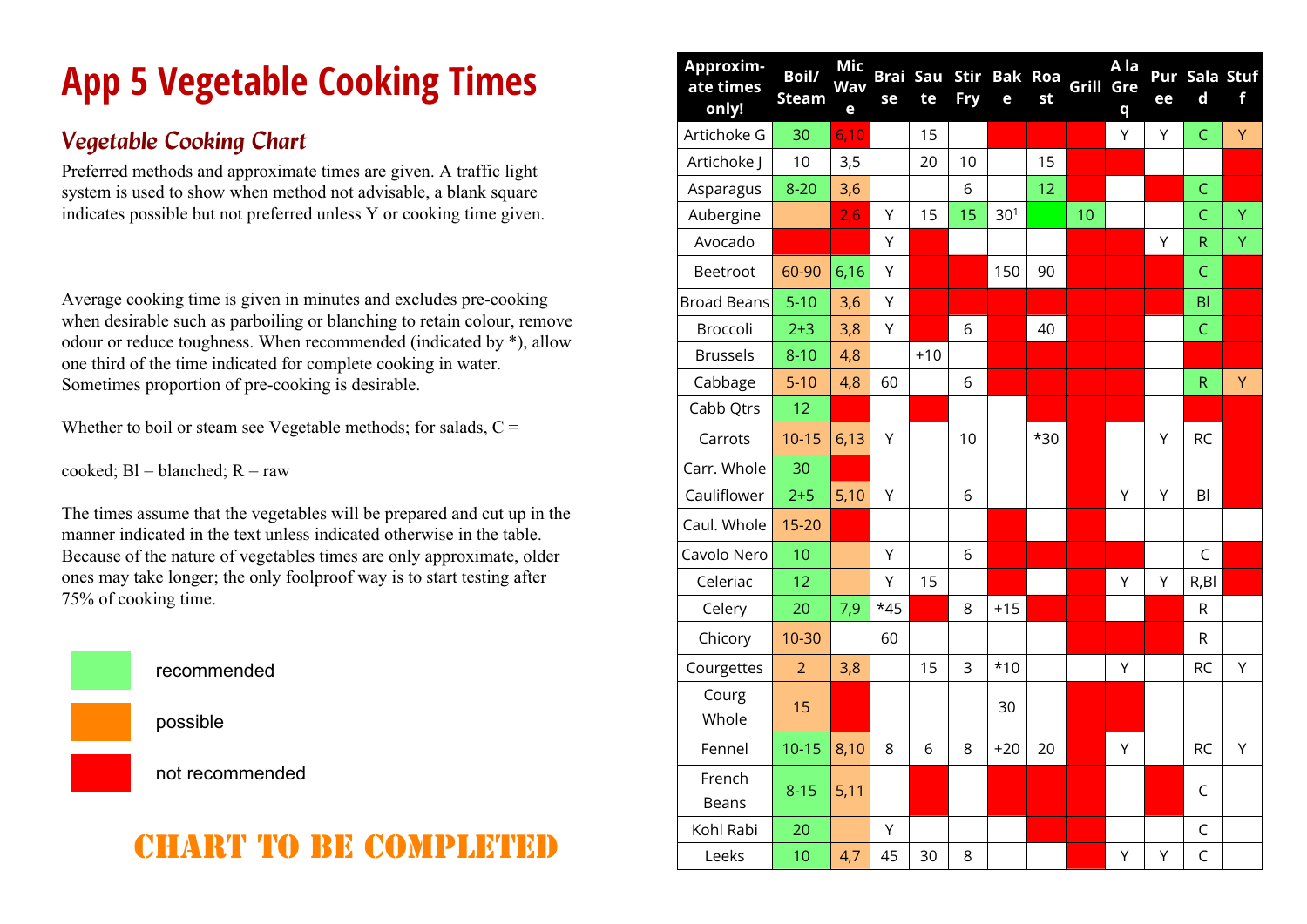| <b>Approximate</b><br>times only! | <b>Boil/</b><br><b>Stea</b><br>m | Mic<br>Wav<br>e | se             | te    | <b>Fry</b>         | Brai Sau Stir Bak Roa<br>e | st                 | <b>Grill Gre</b> | A la<br>q | ee | Pur Sala Stuf<br>$\mathbf d$ | f |
|-----------------------------------|----------------------------------|-----------------|----------------|-------|--------------------|----------------------------|--------------------|------------------|-----------|----|------------------------------|---|
| Leeks whole                       | 20                               | 4,7             | 45             | 30    |                    |                            |                    |                  | Υ         | Υ  | C                            |   |
| Mange-tout                        | 8                                |                 |                |       | 8                  |                            |                    |                  |           |    | C                            |   |
| Marrow                            | 15                               | 3,7             | 19             | 9     |                    | 30                         |                    |                  |           |    | C                            | Y |
| Marr. whole                       | 30                               | 3,7             |                |       |                    | 40                         |                    |                  |           |    |                              | Υ |
| Mushrooms                         | 15                               | 2,4             | $\overline{7}$ | 10    | 3                  | 20                         |                    | Y                | Υ         |    | <b>RC</b>                    | Υ |
| Okra                              | 10                               | 4,7             |                | 15    |                    |                            |                    |                  |           |    |                              |   |
| Pak Choi                          | 6                                |                 |                | 6     | 6                  |                            |                    |                  |           |    |                              |   |
| Parsnips                          | 15                               |                 |                | 10    |                    |                            | 45                 |                  |           | Υ  |                              |   |
| Pars. Whole                       | 25                               |                 |                |       |                    |                            |                    |                  |           |    |                              |   |
| Peas                              | 10                               | 2,5             | 20             |       |                    |                            |                    |                  |           | Υ  | C                            |   |
| Peppers                           | 10                               |                 |                |       | 6                  |                            | 30                 |                  |           | Υ  | <b>RC</b>                    | Υ |
| Pepp. Whole                       | 15                               |                 | 40             |       |                    | 40                         | 40                 |                  |           | Υ  |                              | Υ |
| Potatoes                          | $15 - 20$                        | 3,10            | Υ              | $*15$ |                    | 90                         | $*40$<br>$\ddot{}$ |                  |           | Υ  | C                            | Υ |
| <b>New Pots</b>                   | $8 - 10$                         |                 | Υ              |       | $\overline{\cdot}$ |                            |                    |                  |           | Υ  | C                            |   |
| <b>Runner Beans</b>               | 10                               | 5,11            |                |       |                    |                            |                    |                  |           |    | C                            |   |
| Salsify                           | 20                               |                 | Υ              |       |                    |                            |                    |                  |           |    | C                            |   |
| Samphire                          | 15                               |                 |                |       | $\overline{\cdot}$ |                            |                    |                  |           |    | C                            |   |
| Spinach                           | $3 - 5$                          | 2,7             |                | 3     | $\overline{2}$     |                            |                    |                  |           | Y  | R                            |   |
| Squash butt.                      | 20                               |                 | Υ              | 10    | 6                  |                            | 40-<br>60          |                  |           | Υ  | C                            |   |
| Swede                             | 20                               | 3,9             | Υ              | *Y    |                    |                            | Υ                  |                  |           | Υ  | C                            |   |
| Sweet Corn                        | 8,10                             |                 | Υ              |       |                    |                            |                    | Υ                |           | Υ  | C                            |   |
| Sweet P'to                        | 20                               |                 | Υ              | Υ     | 6                  | Υ                          | 30                 |                  |           | Υ  | $\mathsf C$                  |   |
| Swiss Chard                       | 10                               |                 | Υ              | Υ     | 6                  |                            |                    |                  |           |    | $\mathsf C$                  |   |
| Tomato                            |                                  |                 |                | Y     |                    |                            | 20                 | Υ                |           | Υ  | $\mathsf{R}$                 | Υ |
| Turnip                            | 20                               | 3,9             | Υ              |       | 10                 |                            | $*30$              |                  |           |    | BI                           |   |
| Watercress                        |                                  |                 |                | 3     | $\overline{2}$     |                            |                    |                  |           |    | R                            |   |

## **App 6 Fruit Chart**

*Fruit main preparation methods:*

| <b>Fruit</b> | Fresh | <b>Salad</b> | <b>Caramelise</b> | Poach/Compote | <b>Bake</b> | Pie | <b>CIGLE</b> | Fool | Mousse | Sorbet/Icecream |
|--------------|-------|--------------|-------------------|---------------|-------------|-----|--------------|------|--------|-----------------|
| Apple        |       |              |                   |               |             |     |              |      |        |                 |
| Apricot      |       |              |                   |               |             |     |              |      |        | $\mathsf{s}$    |
| Banana       |       |              |                   |               |             |     |              |      |        |                 |
| Blackberry   |       |              |                   |               |             |     |              |      |        | $\mathbf{I}$    |
| Cherry       |       |              |                   |               |             |     |              |      |        |                 |
| Dried Fruit  |       |              |                   |               |             |     |              |      |        | $\mathbf{I}$    |
| Gooseberry   |       |              |                   |               |             |     |              |      |        | $\mathsf{s}$    |
| Lemon        |       |              |                   |               |             |     |              |      |        | $\mathsf{s}$    |
| Mango        |       |              |                   |               |             |     |              |      |        | IS              |
| Melon        |       |              |                   |               |             |     |              |      |        | $\mathsf{s}$    |
| Orange       |       |              |                   |               |             |     |              |      |        | $\sf S$         |
| Peach        |       |              |                   |               |             |     |              |      |        | $\sf S$         |
| Pear         |       |              |                   |               |             |     |              |      |        |                 |
| Pineapple    |       |              |                   |               |             |     |              |      |        | $\sf S$         |
| Plum         |       |              |                   |               |             |     |              |      |        |                 |
| Raspberry    |       |              |                   |               |             |     |              |      |        | IS              |
| Red/BlckC    |       |              |                   |               |             |     |              |      |        | $\sf S$         |
| Rhubarb      |       |              |                   |               |             |     |              |      |        | $\mathbf{I}$    |
| Strawberry   |       |              |                   |               |             |     |              |      |        | IS              |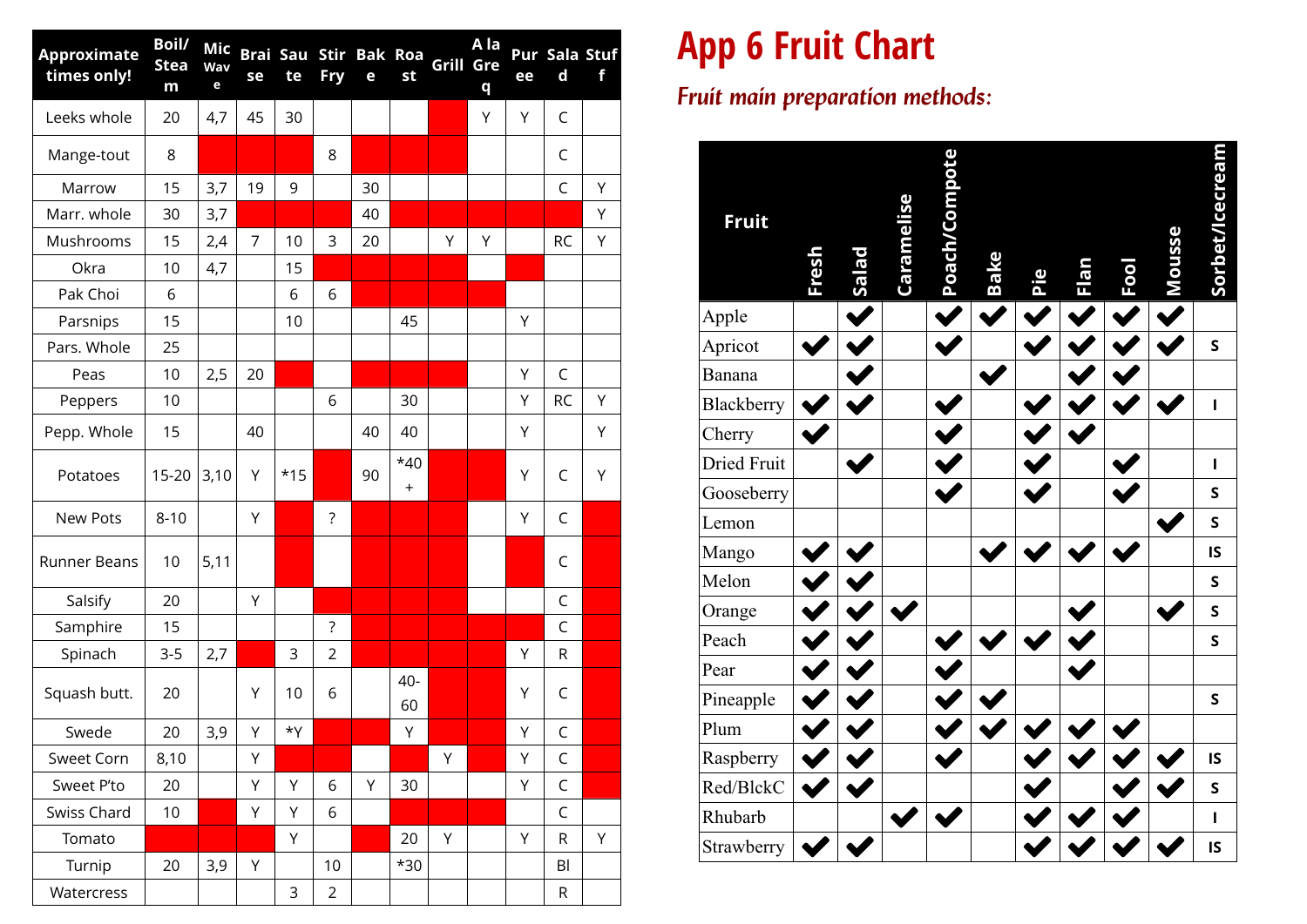## **App 7 Vegetable Seasons**

### Vegetable Seasons Vegetable Seasons

|                              | Jan |             | Feb Mar Apr May Jun Jul    |                |    |                |     |                    |           |                 | Aug Sep Oct Nov Dec |                                                                              | Jan     |         | Feb Mar Apr May Jun Jul Aug Sep Oct Nov Dec |                    |         |     |                            |                 |  |
|------------------------------|-----|-------------|----------------------------|----------------|----|----------------|-----|--------------------|-----------|-----------------|---------------------|------------------------------------------------------------------------------|---------|---------|---------------------------------------------|--------------------|---------|-----|----------------------------|-----------------|--|
| Asparagus                    |     |             |                            |                | Ma | Jun Jul        |     |                    |           |                 |                     |                                                                              |         |         |                                             |                    |         |     |                            |                 |  |
| Aubergine                    |     |             |                            |                | Ma | Jun Jul        |     | Aug Sep Oct        |           |                 |                     | Parsnip                                                                      |         |         | Jan Feb Mar                                 |                    |         |     |                            | Sep Oct Nov Dec |  |
| Basil                        |     |             |                            |                |    | Jun            | Jul | Aug                |           |                 |                     | Peas                                                                         |         |         |                                             | Apr Ma             | Jun Jul |     | Aug Sep Oct Nov            |                 |  |
| Beetroot                     | Jan |             |                            |                |    |                | Jul |                    |           |                 | Aug Sep Oct Nov Dec | Pepper                                                                       |         |         | Feb Mar Apr Ma Jun Jul                      |                    |         |     | Aug Sep Oct                |                 |  |
| <b>Broad Beans</b>           |     |             |                            |                |    |                | Jul | Aug                |           |                 |                     | Potatoes new                                                                 |         |         |                                             | Mar Apr Ma Jun Jul |         |     |                            |                 |  |
| <b>Broccoli</b>              |     |             |                            |                |    |                | Jul | Aug Sep Oct        |           |                 |                     | Potatoes main                                                                |         |         | Jan Feb Mar                                 |                    |         |     |                            | Sep Oct Nov Dec |  |
| Brussels sprouts Jan Feb Mar |     |             |                            |                |    |                |     |                    |           |                 | Oct Nov Dec         | Pumpkin                                                                      |         |         |                                             |                    |         | Jul |                            | Sep Oct Nov Dec |  |
| Cabbage                      |     |             | Jan Feb Mar Apr            |                | Ma | Jun Jul        |     |                    |           |                 | Aug Sep Oct Nov Dec | Purple spr broc Jan                                                          |         |         | Feb Mar Apr                                 |                    |         |     |                            |                 |  |
| Carrot                       |     |             |                            |                |    |                |     | Ma Jun Jul Aug Sep |           |                 |                     | Radicchio                                                                    |         |         | Jan Feb Mar Apr Ma Jun Jul                  |                    |         |     | Aug Sep Oct Nov Dec        |                 |  |
| Cauliflower                  |     |             | Jan Feb Mar Apr            |                |    |                |     |                    |           |                 | Dec                 | Radish                                                                       |         |         |                                             | Apr Ma             | Jun Jul |     | Aug Sep Oct                |                 |  |
| Cavolo nero                  |     |             |                            |                |    | Jun Jul        |     | Aug Sep Oct        |           |                 |                     | Runner bean                                                                  |         |         |                                             |                    | Jun Jul |     | Aug Sep Oct Nov            |                 |  |
| Celeriac                     |     |             | Jan Feb Mar Apr            |                |    |                |     |                    |           |                 | Sep Oct Nov Dec     | Salsify                                                                      | Jan     |         |                                             |                    |         |     |                            | Sep Oct Nov Dec |  |
| Celery                       |     | Jan Feb     |                            |                |    |                | Jul |                    |           |                 | Aug Sep Oct Nov Dec | Samphire                                                                     |         |         |                                             |                    |         | Jul | Aug                        |                 |  |
| Chicory                      |     | Jan Feb Mar |                            |                |    |                |     |                    |           |                 |                     | Spinach                                                                      |         |         |                                             |                    |         |     | Mar Apr Ma Jun Jul Aug Sep |                 |  |
| Courgette                    |     |             |                            |                |    | Jun            | Jul | Aug Sep            |           |                 |                     | Squash, winter                                                               |         |         |                                             |                    |         |     |                            | Sep Oct Nov Dec |  |
| Fennel bulb                  |     |             |                            |                |    | Jun            | Jul | Aug Sep            |           |                 |                     | Spring greens                                                                |         |         | Mar Apr Ma Jun                              |                    |         |     |                            |                 |  |
| <b>French Beans</b>          |     |             |                            |                |    | Jun            | Jul | Aug Sep            |           |                 |                     | Swede                                                                        |         | Jan Feb |                                             |                    |         |     |                            | Oct Nov Dec     |  |
| Garlic                       |     |             |                            |                |    | Jun            | Jul | Aug Sep Oct        |           |                 |                     | Sweet potato                                                                 |         |         | Jan Feb Mar                                 |                    |         |     |                            | Oct Nov Dec     |  |
| Globe artichoke              |     |             |                            |                |    | Ma Jun Jul     |     |                    |           | Aug Sep Oct Nov |                     | Sweetcorn                                                                    |         |         |                                             |                    |         |     | Aug Sep                    |                 |  |
| Jerusm artichoke Jan Feb Mar |     |             |                            |                |    |                |     |                    |           |                 | Oct Nov Dec         | Swiss chard                                                                  |         |         |                                             |                    |         | Jul | Aug Sep Oct Nov            |                 |  |
| Kale                         |     | Jan Feb     |                            |                |    |                |     |                    |           |                 | Sep Oct Nov Dec     | Turnip                                                                       | Jan Feb |         |                                             |                    |         |     |                            | Oct Nov Dec     |  |
| Kohlrabi                     |     |             |                            |                |    |                | Jul |                    |           | Aug Sep Oct Nov |                     | Watercress                                                                   |         |         |                                             |                    |         |     | Mar Apr Ma Jun Jul Aug Sep |                 |  |
| Lamb's lettuce               |     |             |                            |                |    | Ma Jun Jul     |     |                    |           | Aug Sep Oct Nov |                     |                                                                              |         |         |                                             |                    |         |     |                            |                 |  |
| Leek                         |     | Jan Feb Mar |                            |                |    |                |     |                    |           |                 | Sep Oct Nov Dec     |                                                                              |         |         | In season                                   |                    |         |     |                            | Coming in       |  |
| Lettuce                      |     |             |                            |                |    | Apr Ma Jun Jul |     |                    |           |                 | Aug Sep Oct Nov Dec |                                                                              |         |         |                                             |                    |         |     |                            |                 |  |
| Marrow                       |     |             |                            |                |    |                | Jul | Aug Sep            |           |                 |                     | Many vegetables are available all year round but are better at certain times |         |         |                                             |                    |         |     |                            |                 |  |
| New potatoes                 |     |             |                            | Apr Ma Jun Jul |    |                |     |                    |           |                 |                     |                                                                              |         |         |                                             |                    |         |     |                            |                 |  |
| Pak choi                     |     |             | Jan Feb Mar Apr Ma Jun Jul |                |    |                |     |                    |           |                 | Aug Sep Oct Nov Dec | <b>UK Apples</b>                                                             |         |         |                                             |                    |         |     |                            |                 |  |
|                              |     |             |                            |                |    |                |     |                    |           |                 |                     | <b>Forced Rhubarb</b>                                                        |         |         |                                             |                    |         |     |                            |                 |  |
|                              |     |             | In season                  |                |    |                |     |                    | Coming in |                 |                     |                                                                              |         |         |                                             |                    |         |     |                            |                 |  |

|     |             |                    | Ma | Jun | Jul        |         | Aug Sep Oct |                     |             |
|-----|-------------|--------------------|----|-----|------------|---------|-------------|---------------------|-------------|
|     |             |                    |    | Jun | Jul        | Aug     |             |                     |             |
| Jan |             |                    |    |     | Jul        |         |             | Aug Sep Oct Nov Dec |             |
|     |             |                    |    |     | Jul        | Aug     |             |                     |             |
|     |             |                    |    |     | Jul        |         | Aug Sep Oct |                     |             |
|     | Jan Feb Mar |                    |    |     |            |         |             |                     | Oct Nov Dec |
|     |             | Jan Feb Mar Apr Ma |    | Jun | Jul        |         |             | Aug Sep Oct Nov Dec |             |
|     |             |                    | Ma | Jun | Jul        | Aug Sep |             |                     |             |
|     |             | Jan Feb Mar Apr    |    |     |            |         |             |                     | Dec         |
|     |             |                    |    | Jun | <b>Jul</b> |         | Aug Sep Oct |                     |             |
|     |             | Jan Feb Mar Apr    |    |     |            |         | Sep Oct     |                     | Nov Dec     |
|     | Jan Feb     |                    |    |     | Jul        |         |             | Aug Sep Oct Nov Dec |             |
|     | Jan Feb Mar |                    |    |     |            |         |             |                     |             |
|     |             |                    |    | Jun | Jul        | Aug Sep |             |                     |             |
|     |             |                    |    | Jun | Jul        | Aug Sep |             |                     |             |
|     |             |                    |    | Jun | Jul        | Aug Sep |             |                     |             |
|     |             |                    |    | Jun | $ $ Jul    |         | Aug Sep Oct |                     |             |
|     |             |                    | Ma | Jun | <b>Jul</b> |         |             | Aug Sep Oct Nov     |             |
|     | Jan Feb Mar |                    |    |     |            |         |             |                     | Oct Nov Dec |
|     | Jan Feb     |                    |    |     |            |         | Sep         | Oct Nov Dec         |             |
|     |             |                    |    |     | Jul        | Aug     | Sep         | Oct Nov             |             |
|     |             |                    | Ma | Jun | Jul        |         | Aug Sep     | Oct Nov             |             |
|     | Jan Feb Mar |                    |    |     |            |         |             | Sep Oct Nov Dec     |             |

*Many vegetables are available all year round but are better at certain times*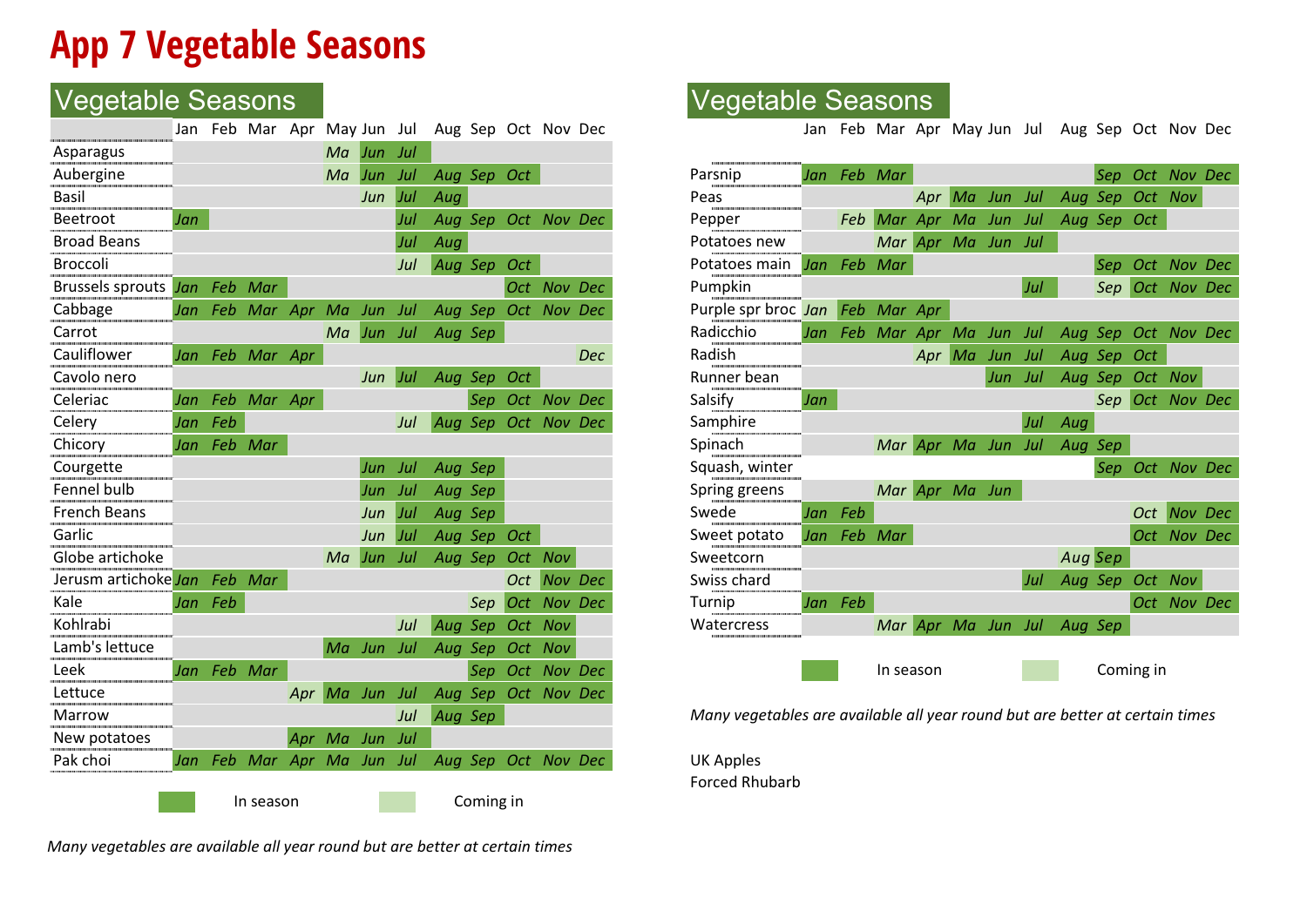## **App 8 Herbs and Spices**

| <b>Herbs</b> |                                                                              |  |  |  |  |  |  |  |
|--------------|------------------------------------------------------------------------------|--|--|--|--|--|--|--|
| <b>Basil</b> | tomato, peppers, broad beans, pasta, eggs, red<br>mullet, roast beef         |  |  |  |  |  |  |  |
| Bay          | Casseroles and sauces generally (inc. fish)                                  |  |  |  |  |  |  |  |
| Caraway      | Cakes, cabbage, pork & cheese, carrots                                       |  |  |  |  |  |  |  |
| Dill         | Sour cream, vinegar, cucumber                                                |  |  |  |  |  |  |  |
| Fennel       | Fish, pork, breads, salami, potatoes                                         |  |  |  |  |  |  |  |
| Marjoram     | Roast pork, replace thyme, adding at the end of<br>cooking to retain flavour |  |  |  |  |  |  |  |
| Oregano      | Tomato, cheese, beans, shellfish                                             |  |  |  |  |  |  |  |
| Rosemary     | Lamb, stoved or roasted potatoes, plums                                      |  |  |  |  |  |  |  |
| Sage         | Turkey, white meats, white beans, squash                                     |  |  |  |  |  |  |  |
| Tarragon     | Eggs, cream, chicken, salmon, sole                                           |  |  |  |  |  |  |  |
| Thyme        | Bacon, garlic, onion, wine, casseroled meat/poultry,<br>stuffing             |  |  |  |  |  |  |  |

| <b>Spices</b>       |                                                                                                             |
|---------------------|-------------------------------------------------------------------------------------------------------------|
| Cardamom            | Use the seeds. Lifts tomato, chick pea and<br>lentil dishes, Danish pastries, curries, apricots,<br>rhubarb |
| Cinnamon            | Curries, cakes, lamb, rice, red cabbage, apple,<br>mulled wine                                              |
| Chipotle,           | Smoke dried jalapeno pepper, tagines, patatas<br>smoked Paprika bravas, jambalaya                           |
| Coriander           | Curry, mushrooms, tomato sauce, casseroles,<br>lemon, ham, cream sauces                                     |
| Cumin               | Curries, chili con carne, aubergines, potatoes,<br>cauliflower, courgettes cheese                           |
| Fenugreek           | Heightens garam masala, use in potato curry,<br>dal etc                                                     |
| Ginger              | Curries, stir fries, rhubarb, pak choi                                                                      |
| Mustard             | Cheese, cauliflower, cabbage, vinaigrettes                                                                  |
| Nutmeg /Mace        | Spinach, sauces, orange                                                                                     |
| Paprika             | Eggs, meat stews, rice                                                                                      |
| <b>Black Pepper</b> | Add at end of cooking to avoid loss of aroma                                                                |
| Saffron             | Rice dishes, fish, apricots, pears                                                                          |
| Sumac               | dried fruit of sumac plant, use in vinaigrette or<br>dishes with lemon                                      |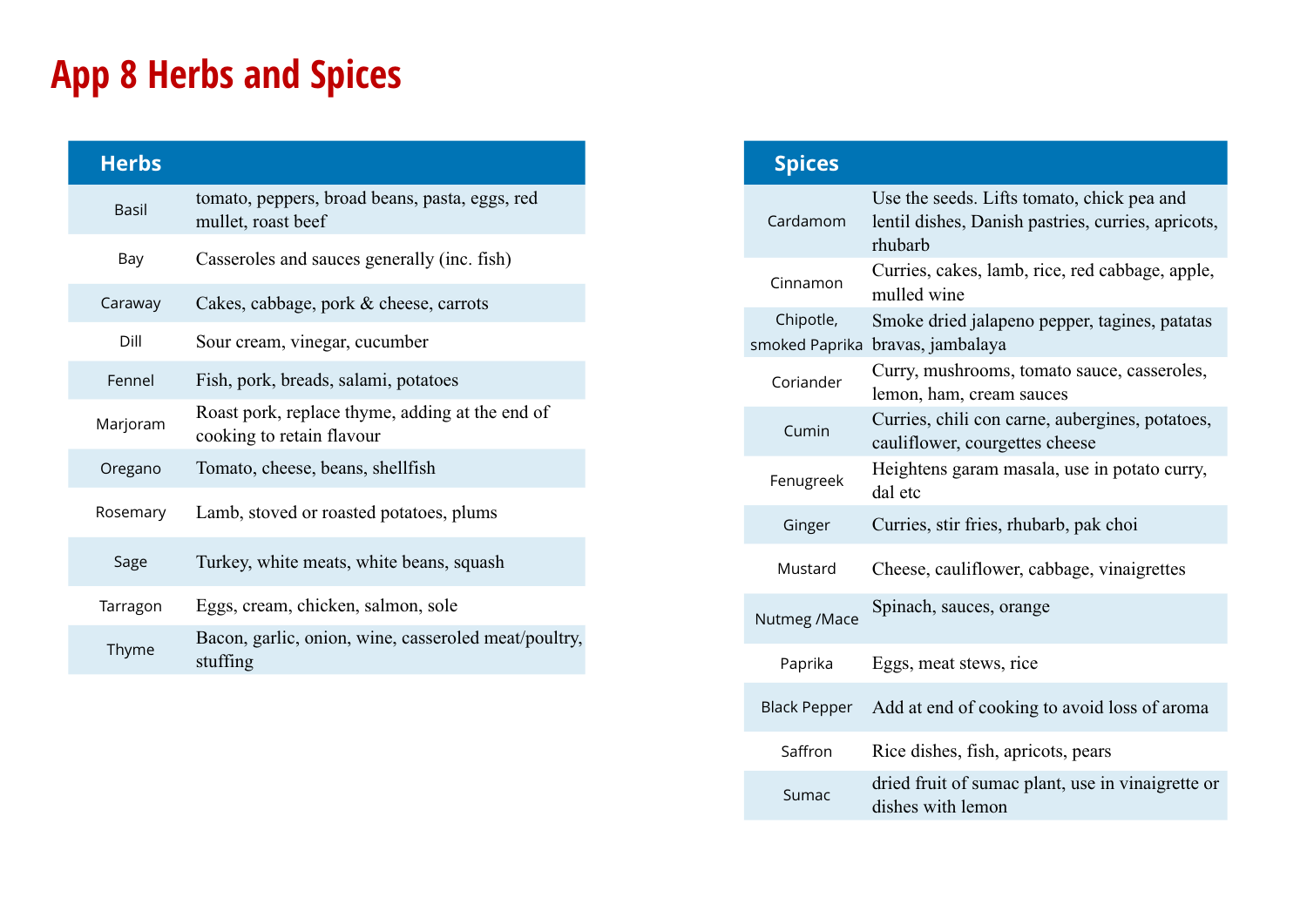### **App 9 Some international spice combinations**

#### **Adobo - Latin & Caribbean**

*A dry rub for roasted or grilled meats, but also works well in stews and braised dishes, including seafood and poultry, pork, and beef. An earthy, nutty blend of classic flavours.* 

*Heat is added separately in the form tomato is common) of chili powder or hot peppers*  The classic adobo contains garlic powder, oregano, black pepper, cumin and onion powder. Some variants include citrus zest or annatto/achiote.

### **Baharat - middle eastern**

2 tbsp each of paprika, black pepper Usually a lemony marinade, dip or 3 tsp ground cumin

1 tbsp each of ground nutmeg, ground cloves

 $\frac{1}{2}$  tsp ground cardamom

### **Berbere - Ethiopian (mild)**

 *Used in slow cooked stews containing lentils, meat, beans*  $\frac{1}{2}$  cup chilli powder,  $\frac{1}{4}$  cup paprika, ½ tsp each of ground ginger, ground *( a blend of the various cultures of*  cardamom, ground turmeric, ground coriander, ground fenugreek,  $\frac{1}{4}$  tsp each of ground cinnamon. ground nutmeg, ground allspice,

 $\frac{1}{8}$  tsp ground cloves, black pepper. **Cajun - Louisiana**

*(food of southern Louisiana, descendants of French Canadians, displaced from 'Acadia'; considered more rustic than Creole and their spices contain more pepper and* 

2 tsp garlic powder

2½ tsp paprika

1 tsp each of ground black pepper, onion powder, cayenne pepper 1¼ tsp each of dried oregano, dried thyme,  $\frac{1}{2}$  tsp red pepper flakes

### **Chermoula - Morocco**

ground coriander, ground cinnamon, 2 tbsp each ground cumin, ground sauce of spices, garlic, and fresh herbs, but can also be a spice mix: coriander,  $1 - \frac{1}{2}$  tsp each of chilli powder, sweet paprika, ground cinnamon,  $\frac{3}{4}$  tsp each ground allspice,  $\&$  ginger,  $\frac{1}{2}$  tsp each cayenne & turmeric

### **Creole - Caribbean, Louisiana**

*New Orleans, including French, Spanish, African, Caribbean, and Native American, Creole cooking contains more herbs than Cajun.*  5 tbsp paprika, 3 tbsp salt

2 tbsp each of onion powder, garlic powder, dried oregano, dried basil 1 tbsp each of dried thyme, black pepper, white pepper, cayenne pepper

**Harissa - North Africa (Tunisia)**  $\frac{1}{2}$  cup dried chillies minced, 2 tbsp each smoked paprika, cumin seeds, coriander seeds, 1 tbsp each

sea salt, garlic powder, 1 tsp caraway seeds

#### **Jerk - Jamaica**

Refers to method of incising meat to cinnamon, ground cloves, ground add the flavourings

¼ cup light brown sugar, 2 tbsp each pepper of canola oil, allspice, salt, cayenne pepper, 1 tsp ground black pepper  $\frac{1}{2}$  tsp dried thyme,  $\frac{1}{4}$  tsp each of ground cinnamon, ground cumin, ginger, ground cloves

### **Ras el hanout - Morocco**

*top of the shop* from northern africa 1 tsp each of ground cumin, ground turmeric, ground ginger,  $\frac{3}{4}$  tsp each ground black pepper, cayenne pepper, ½ tsp each of salt, ground cardamom, ground cinnamon, ground coriander, ground white pepper, ground allspice, ground nutmeg,  $\frac{1}{4}$  tsp ground cloves, sometimes rose petals.

### **Shichimi Togarashi - Japan** A general purpose seasoning

1-2 tbsp red chilli flakes, 1 tbsp dried orange peel, 2 tsp white sesame seeds, 2 tsp black sesame seeds, 1 tsp sanshō or sichuan peppercorns,  $\frac{1}{2}$  tsp poppy seeds, ½ sheet of nori seaweed

### **Tandoori - India**

3 tbsp paprika, 1 tsp each of ground coriander, ground cumin, ground turmeric, ginger powder, ½ tsp each of cayenne pepper, ground fenugreek seeds, ¼ tsp each of ground cardamom, ground nutmeg, black

### **Vadouvan - France**

a French version of a spice blend that was being used before Europeans colonized the Subcontinent.

2 lb onions, cut into 1-inch pieces. 1 pound shallots, halved. 12 garlic cloves, peeled. 1/4 cup vegetable oil. 1 teaspoon fenugreek seeds. 1 tablespoon thinly sliced fresh curry leaves (optional) 1 tablespoon ground cumin. 1 teaspoon ground cardamom.

### **Za'atar - Middle East & Med** *General seasoning*.

2 tbsp cumin toasted & ground, 2 tbsp each of toasted sesame seeds, dried oregano, sumac